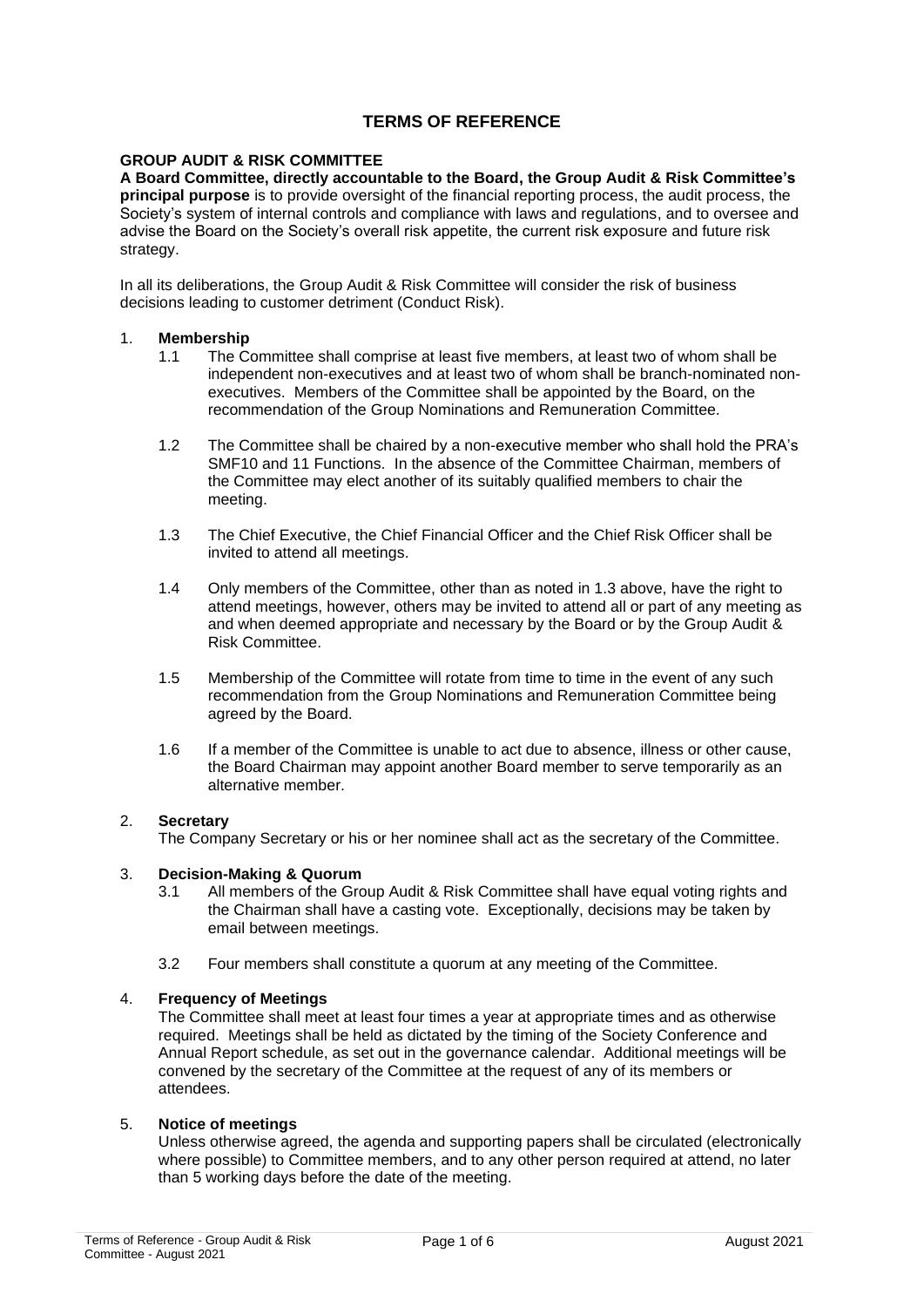## 6. **Minutes of Meetings**

- 6.1 Minutes of meetings will be agreed by the Chairman of the Committee and distributed with the agenda and papers for the next Board meeting.
- 6.2 The Committee minutes will be formally approved at the start of the following meeting of the Committee.

## 7. **Annual General Meeting**

The Committee Chairman shall attend the annual general meeting to respond to questions from delegates on the Committee's activities.

#### 8. **Duties**

The Committee will carry out the duties outlined below. In all its deliberations, the Committee will pay heed to the extent to which any of the subsidiaries pose a financial or reputational risk to the wider Benenden group.

The Committee shall:

- 8.1 Provide independent assurance to the Board of the adequacy and effectiveness of the systems of financial reporting of the Benenden group from a group perspective, through supervision of the quality, independence and effectiveness of both the internal and external auditors, and internal controls;
	- Review the effectiveness of the Benenden group's Risk Management policy and related procedures, recommending any changes for Board approval;
	- Advise for the approval of the Board, the group's overall risk appetite (overall and in particular for business planning);
	- Monitor compliance with the Risk Management Policy and provide assurance to the Board; and
	- Oversee and advise the Board on the current risk exposure and future risk strategy of the Benenden group.

#### 8.2 In relation to Internal Controls:

- 8.2.1 Monitor the adequacy of the Benenden group's systems of internal control from a group perspective, in particular the group's capability to identify and manage new risk types.
- 8.2.2 Monitor the manner in which management ensures and monitors the adequacy of the nature, extent and effectiveness of accounting and internal control systems.
- 8.2.3 Assess the effectiveness of the Society's measures in meeting its responsibilities for Environmental, Social and Corporate Governance (ESG) issues.

# 8.3 In relation to Financial Reporting:<br>8.3.1 Review arrangements

- Review arrangements established by management for compliance with regulatory and financial reporting requirements.
- 8.3.2 Perform and monitor on behalf of the Board the application of policy relating to the audit of the Benenden group.
- 8.3.3 Review, and challenge where necessary, the financial reporting of each entity in the Benenden group to ensure it gives a true picture of the relevant entity's financial position, paying particular attention to:
	- $\Rightarrow$  Critical accounting policies and any changes in them;
	- $\Rightarrow$  Decisions requiring a major element of judgement;
	- $\Rightarrow$  The extent to which the financial statements are affected by any unusual transactions in the year and how they are disclosed;
	- $\Rightarrow$  The clarity of disclosures;
	- $\Rightarrow$  Significant adjustments resulting from the audit;
	- $\Rightarrow$  The going concern assumption;
	- $\Rightarrow$  Compliance with accounting standards and related guidance;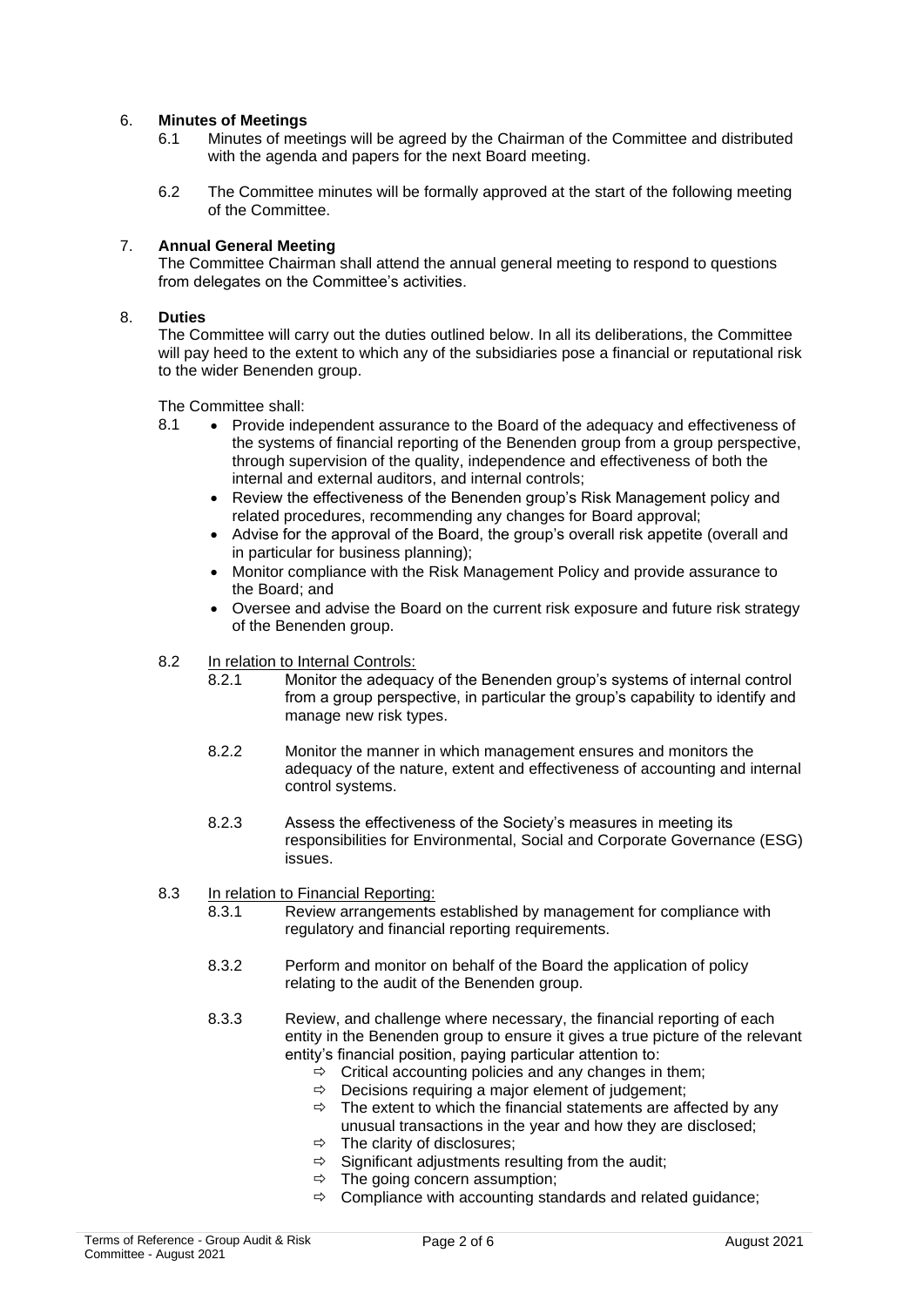- $\Rightarrow$  Compliance with other legal requirements.
- 8.4 In relation to the External and Internal Auditors:
	- 8.4.1 Review and provide assurance to the Board that the Annual Report and financial statements, taken as a whole, are fair, balanced and understandable and provide the information necessary to assess Benenden's performance, business model and strategy.
	- 8.4.2 Oversee the process for selecting the Benenden group's external auditor and make appropriate recommendations through the Board for the Society's members to consider at the Conference/AGM.
	- 8.4.3 Lead on, and recommend to the Board, the appointment of the external auditor and assess independence of the external auditor, ensuring that key partners are rotated as deemed appropriate, in accordance with ICAEW recommendations.
	- 8.4.4 Develop and implement a policy on the supply of non-audit services by the external auditor and to agree with management a policy on the employment of former employees of the firm's external auditor and monitor its implementation.
	- 8.4.5 Recommend the audit fee to the Board.
	- 8.4.6 Discuss with the external auditor, before the audit commences, the nature and scope of the audit and to review the auditor's quality control procedures and steps taken by the auditor to respond to changes in regulatory and other requirements.
	- 8.4.7 Review the external auditor's management letters and the management's responses.
	- 8.4.8 Meet at least annually with the external and internal auditors without the presence of members of the Executive.
	- 8.4.9 Review annually the performance of the external and internal auditors and the effectiveness of audit processes.
	- 8.4.10 Approve the appointment, fee and the terms of engagement of the internal auditors.
	- 8.4.11 Approve the internal audit programme for the Benenden group, and review and advise the Board on the internal auditor's annual report, including the annual assurance statement.
	- 8.4.12 Review and challenge, where necessary, the actions and judgements of management in relation to interim and final audits and any Group Audit & Risk Committee matters.
	- 8.4.13 Review promptly all internal audit reports and monitor actions arising.
	- 8.4.14 Review reports from Benenden's compliance function and keep under review the adequacy and effectiveness of Benenden's compliance function.
	- 8.4.15 Monitor and advise the Board on the extent of compliance with financial policies across the Benenden group.
	- 8.4.16 Receive and review six monthly reports in respect of Complaints in relation to the Society and Benenden Wellbeing Limited, and regulatory breaches in relation to the Benenden group.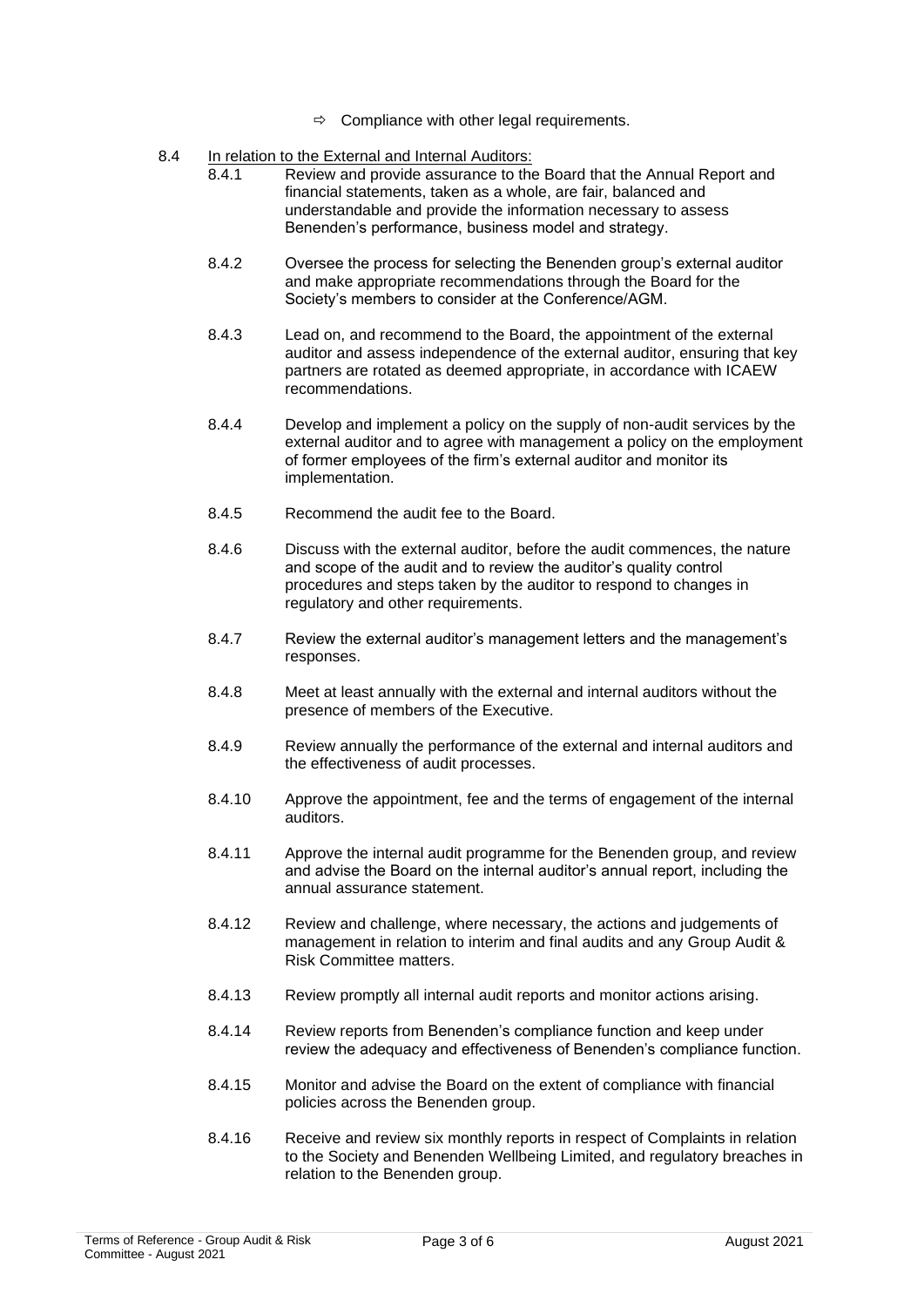- 8.4.17 Ensure appropriate account is taken of all audit issues and that management responds to weaknesses and issues highlighted by both internal and external audit reports.
- 8.5 In relation to Whistleblowing: Review the effectiveness of the whistleblowing arrangements and provide assurance to the Board; specifically, through monitoring of the Whistleblowing Policy, review arrangements through which concerns may be raised about possible improprieties in matters of financial reporting or other issues, ensuring that arrangements are in place for appropriate follow-up of such matters.

## 8.6 In relation to Risk Assessment

- 8.6.1 Keep under review the Benenden group's overall risk assessment processes that inform the Board's decision making, ensuring both qualitative and quantitative metrics are used; review and approve the parameters used in these measures and the methodology adopted.
- 8.6.2 Set a standard for the accurate and timely monitoring of large exposures and critically important risks.
- 8.6.3 Review the Benenden group's principal risks and reports of issues and breaches (a copy of the full risk register is available at any time from the Governance, Risk & Compliance Department).
- 8.6.4 Factor all known control weaknesses into risk assessments, including those identified in internal audit reports.
- 8.6.5 Review the risk profile of the each of the group's products as provided by the Product Owners.
- 8.6.6 Identify conduct risks arising from discussions.
- 8.6.7 Before a decision to proceed is taken by the Board, advise the Board on proposed strategic transactions including acquisitions or disposals, ensuring that a due diligence appraisal of the proposition is undertaken, focussing in particular on risk aspects and implications for the risk appetite and tolerance of the Benenden group, and taking independent external advice where appropriate and available.
- 8.6.8 Assess the financial risks from climate change and protect long-term value for members, escalating to the Board as appropriate.

#### 8.7 In relation to Risk Management

- 8.7.1 Review reports on any material breaches of risk limits and the adequacy of proposed action.
- 8.7.2 Oversee the effectiveness of the risk management function, reviewing and approving its remit, and ensuring it has adequate resources and appropriate access to information to enable it to perform its function in accordance with the relevant professional standards. The Committee shall also safeguard the independence of the risk management function, ensuring it is free from management and other restrictions.
- 8.7.3 Receive and review an annual report on the Benenden group's Business Continuity Plan.
- 8.7.4 Review the Society's statement on Risk Management in the Annual Report and make appropriate recommendations to the Board.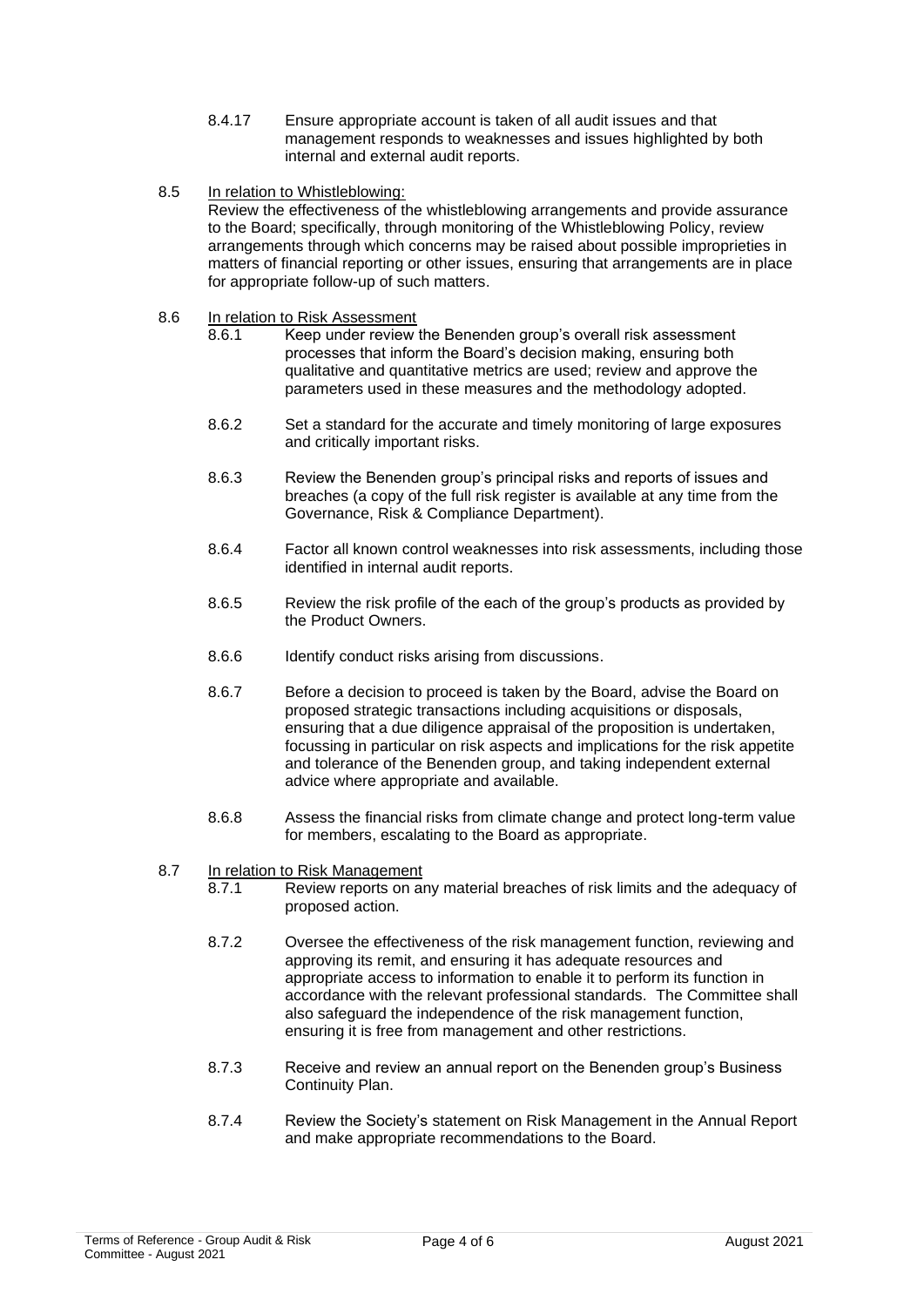8.7.5 Keep under review the Society's arrangements for managing risk associated with climate change and advise the Board on setting risk appetite in the context of climate change.

8.8 In relation to Capital and Investment:

- 8.8.1 Provide oversight of all Investment & Capital Management in line with the Investment & Treasury Policy.
- 8.8.2 Review the existing Investment Strategy & Policy and recommend any required changes for approval by the Board.
- 8.8.3 Consider the impact of changes to the strategies and policies in relation to the Annual Report
- 8.8.4 Consider high-level investment related risks facing the Benenden group
- 8.8.5 Consider high-level risks related to purchase and/or sale of property, pooled investments, or the asset mix of investments
- 8.8.6 Determine any proposed changes to the asset mix of investments, or delegate the specific asset mix to Investment Fund Managers in line with any parameters detailed in the Investment & Treasury Policy.
- 8.8.7 On recommendation of the Executive Asset & Liability Committee, select and appoint the Society's Investment Fund Managers.

## 8.8.8 Review annually:

- The holdings of group properties considering appropriate use, and capital and investment requirements.
- The capital position (including regulatory requirements where applicable) across all Benenden group entities, ensuring prompt action is taken where required
- Asset and liability management across all Benenden group entities, ensuring prompt action is taken where required
- 8.8.9 Maintain open communications with the Benenden Healthcare Society Pension Plan in relation to the financial position and associated risks, supporting a co-ordinated investment approach.

#### 8.9 In relation to the Defined Contribution Pension Scheme

- 8.9.1 Oversee the arrangements of the Benenden Healthcare Defined Contribution Pension Scheme, particularly in relation to operational risk associated with the Scheme
- 8.9.2 Act appropriately on recommendations from the Pension Governance Committee (PGC)
- 8.9.3 Maintain communication with the Group Nominations & Remuneration Committee in relation to outcomes for DC Scheme members.
- 8.10 In relation to other Committees Work and exchange information with all other Board Committees and subsidiary Board Committees (where appropriate), in particular the Audit Committee of the Benenden Hospital Trust.

## 9. **Reporting Responsibilities**

9.1 The Committee shall provide, for discussion at the next Board meeting, a 1-page summary of each of its meetings, noting key decisions taken, along with any decision required of the Board.